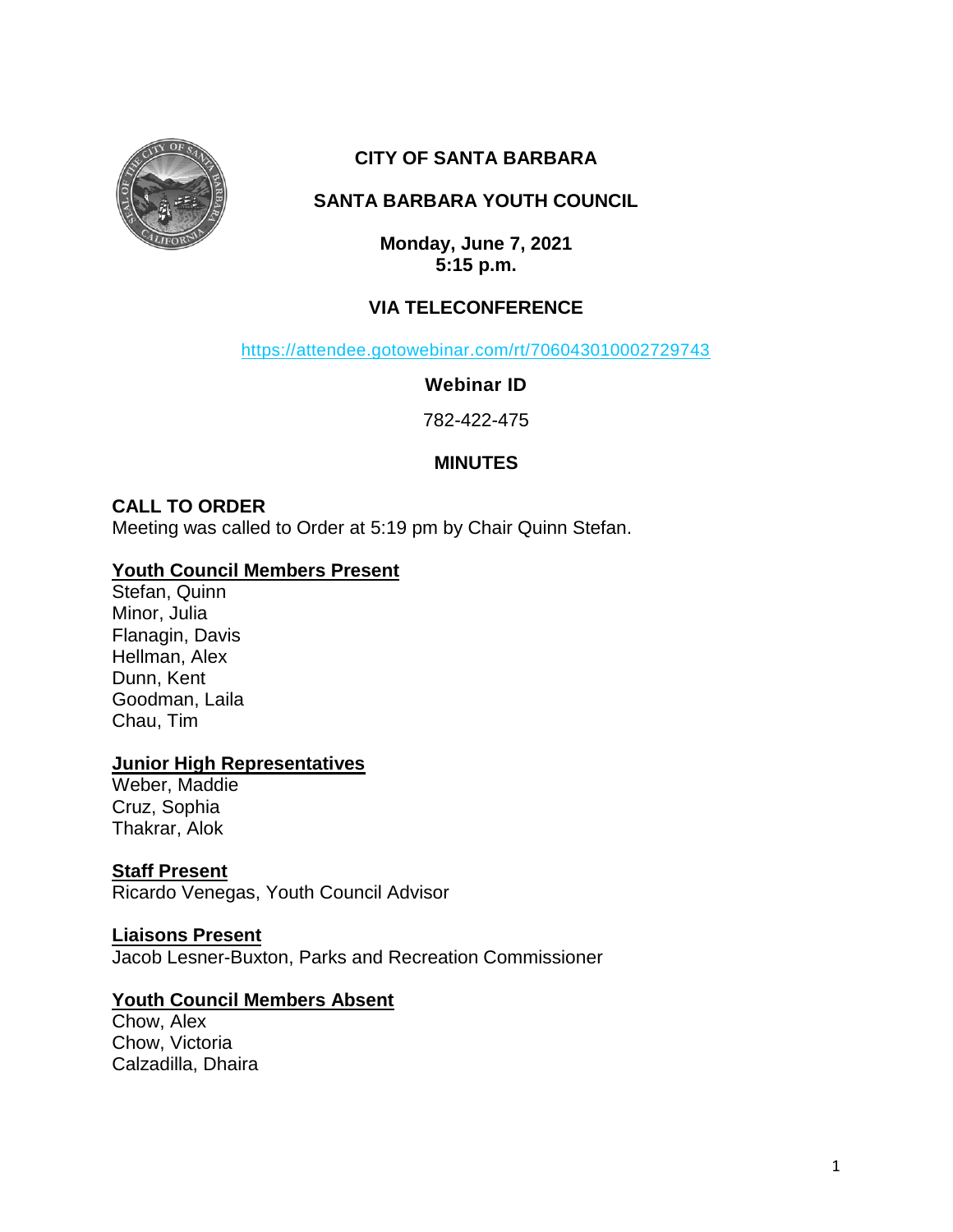## **PUBLIC COMMENT**

None

#### **COUNCIL AND STAFF COMMUNICATIONS**

Jacob Lesner-Buxton, Parks and Recreation Commissioner -Thanked Youth Council for their work and just wanted say hell

#### **Ricardo Venegas, Youth Council Advisor**

- 1. Sister Cities International Youth Summit Theme:
	- Solving Todays Problems to Build a Better Tomorrow
	- Deadline: June 18, 2021.
	- Youth Leadership Summit August 12-13 2021

2. Future Leaders of America – The Deemed Approved Ordinance is close to being passed in the Planning Commission! You can assist by submitting a written public comment by June 8th at 4pm to the Planning Commission.

#### **CONSENT CALENDAR**

#### **1. Subject: Approval of the Minutes – For Action (Attachment)**

Recommendation: That the Youth Council waive the reading and approve the minutes of the meeting held on Monday, April 19, 2021.

It was moved and seconded by Youth Council member Dunn Kent and seconded by Minor respectively, to approve the minutes for the meeting held on Monday, April 19, 2021.

All in favor. Motion carried.

Members Stefan, Minor, Flanigan, Hellman, Dunn, Chau, and Goodman, in favor. Motion carried. Abstain: None

#### **NEW BUSINESS**

#### **2. Subject: Youth Council Interviews – Discussion and Action**

The Youth Council will continue to finalize their discussion on this year's applicants to the Youth Council and make recommendations to the Mayor and City Council. Youth Council interviewed the following applicants; Amelia Vander May, Alex Hellman, Gwen Chenoweth, Kay Taylor-Ng, Sagarika Manian, Kaitlyn Rohde, Julia Minor, and Sophia Cruz. Youth Council will finalize vote at the June 21, 2021 regular meeting.